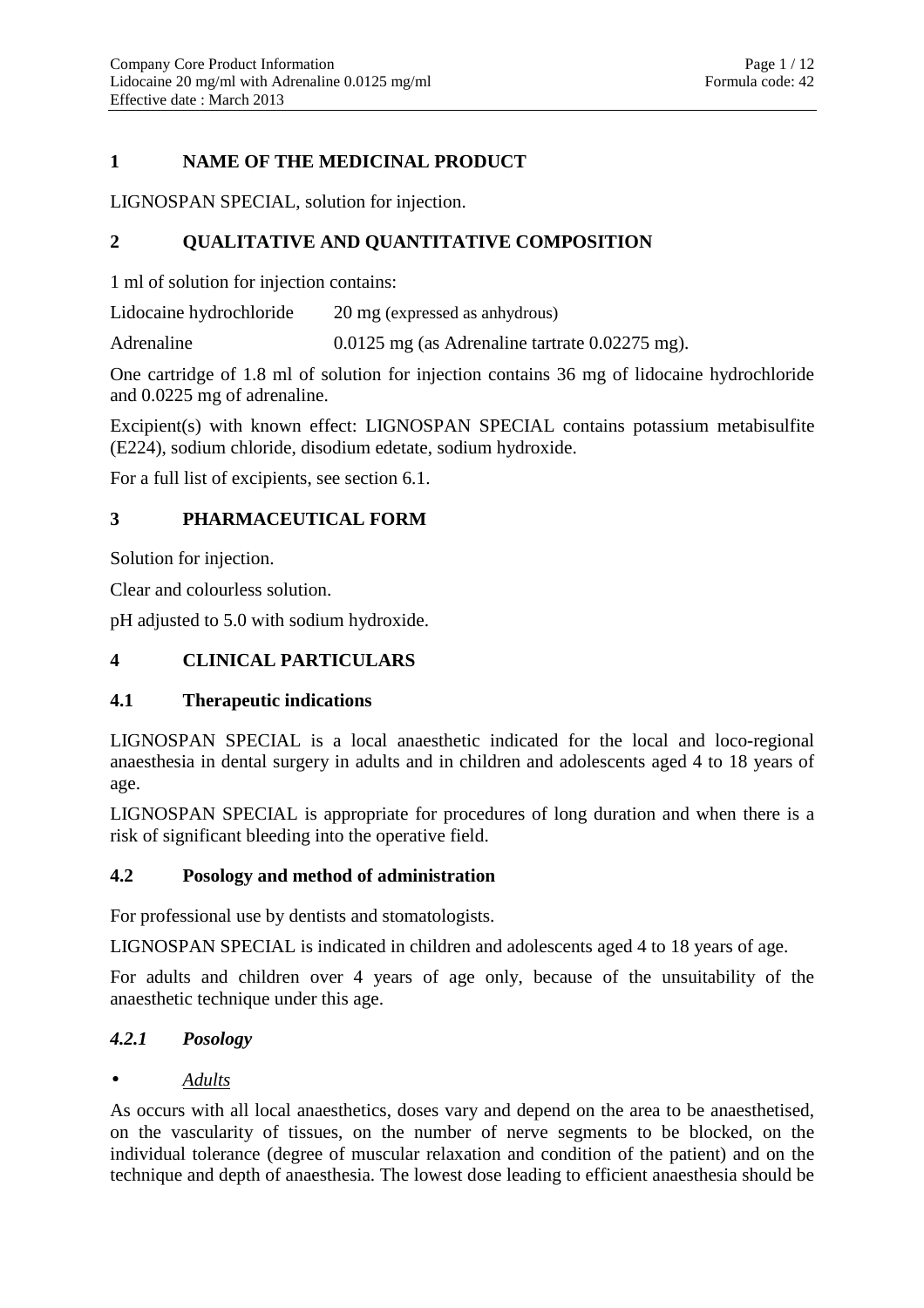used. The necessary dosage must be determined on an individual basis.

Various volumes may be used provided that the total maximum recommended dose is not exceeded.

For a healthy adult of 70 kg, the maximum dose of lidocaine administered by submucosal infiltration and/or nervous block should not exceed 4.4 mg/kg (0.22 ml/kg) of body weight with an absolute dose of 200 mg of lidocaine per session and 200 µg of adrenaline whatever the lowest.

The maximum recommended doses are reported in the following table depending on the cartridge volume and on the patient's weight.

|        |                |            |        | Equivalent in cartridge numbers |
|--------|----------------|------------|--------|---------------------------------|
| Weight | Lidocaine dose | Adrenaline | Volume | $1.8$ ml                        |
| (kg)   | mg)            | dose (mg)  | (ml    |                                 |
| 50     | 200            | 0.1        | 10     | 5.9                             |
| To 100 | 200            | 0.125      | 10     | 5.9                             |
|        | 200            |            | 10     | 5.9                             |

## • *Children (over 4 years of age)*

Due to the paediatric worksharing consensus, the quantity to be injected depends on child's age and on the type of operation to be performed.

The average dose to be used is 20 mg to 30 mg lidocaine hydrochloride per session. The recommended dose in mg of lidocaine hydrochloride which can be administered in children may be calculated from the expression: child's weight (in kilograms) x 1.33. Do not exceed the dose of 2.2 mg of lidocaine per kilogram of body weight.

### • *Special populations*

Due to the lack of clinical data, particular precaution should be used in order to administer the lowest dose leading to efficient anaesthesia in elderly patients over 70 years old and in patients with renal or hepatic impairment.

### *4.2.2 Method of administration:*

Infiltration and perineural use in oral cavity.

The rate of injection should not exceed 1 ml of solution per minute.

### **4.3 Contraindications**

- Hypersensitivity to lidocaine (or to any local anaesthetics agent of the amide type) or to adrenaline or to any of the excipients.
- Children (age below 4 years old).

### *Due to lidocaine*

- Severe conduction disturbances;
- Poorly controlled epileptic patient.

### *Due to adrenaline:*

• Uncontrolled/severe hypertension;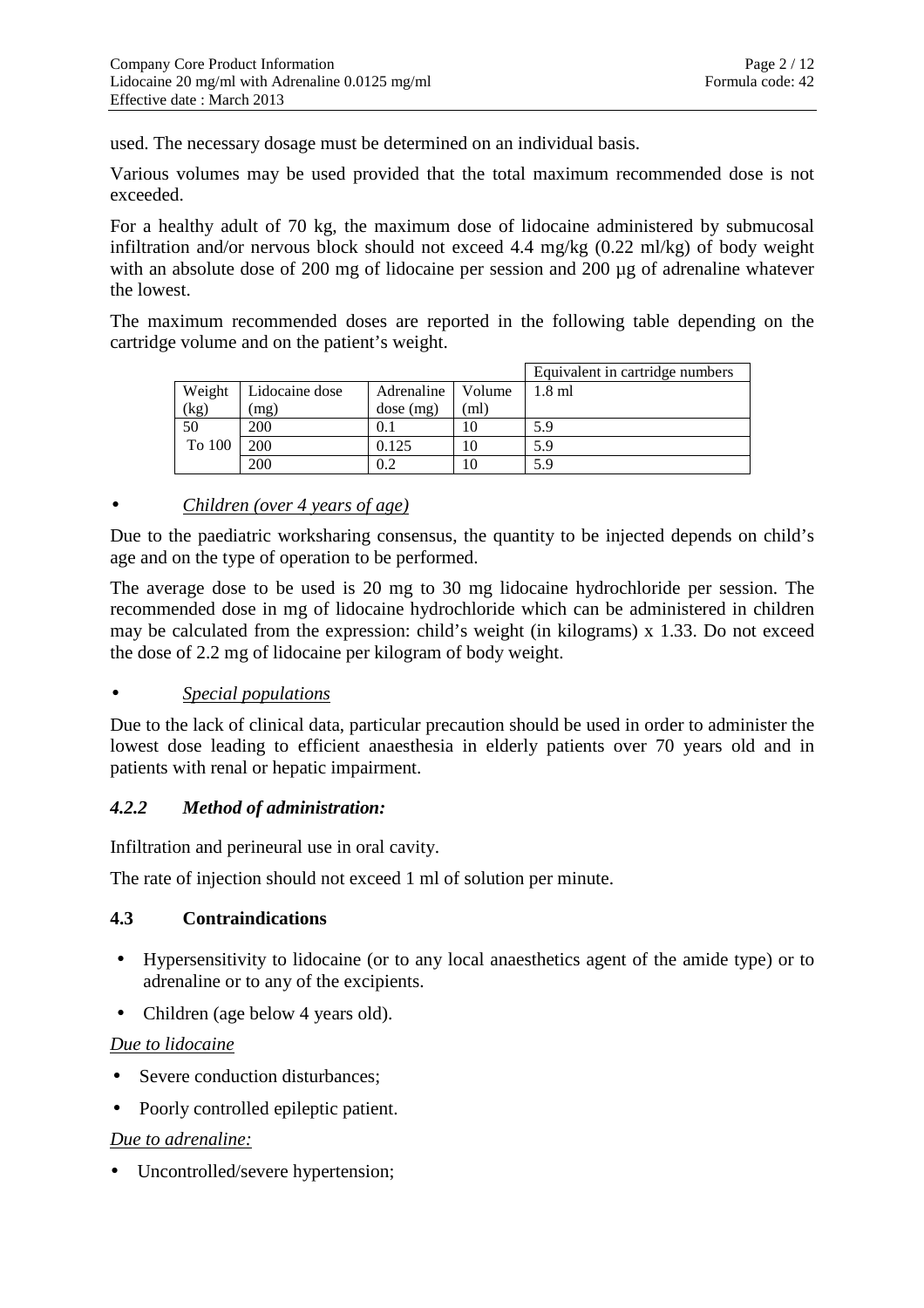- Severe ischemic heart disease:
- Persistent/refractory tachyarrhythmia;
- Thyrotoxicosis;
- Pheochromocytoma.

## **4.4 Special warnings and precautions for use**

### *4.4.1 Special warnings*

### *LIGNOSPAN SPECIAL must be used with caution in:*

*Patients with cardiovascular disorders:* 

- Peripheral vascular disease
- Arrhythmias particularly of ventricular origin;
- Heart failure;
- Hypotension.

LIGNOSPAN SPECIAL should be administered with caution in patients with impaired cardiac function since they may be less able to compensate changes due to prolongation of atrio-ventricular conduction.

### *Epileptic patients:*

Because of their convulsive actions, all local anaesthetics should be used very cautiously. For poorly controlled epileptic patients, see section 4.3.

### *Patients with an hepatic disease:*

The lowest dose leading to efficient anaesthesia should be used, see section 4.2.

### *Patients receiving treatment with antiplatelets / anticoagulants:*

The increased risk of severe bleeding following accidental vessel puncture and during oromaxillo-facial surgery should be considered. INR monitoring should be increased in patients taking anticoagulants.

*Patients with porphyria:* 

LIGNOSPAN SPECIAL should be used cautiously.

*Patients with uncontrolled diabetes:* 

LIGNOSPAN SPECIAL should be used cautiously due to hyperglycemic effect of adrenaline.

### *Patients with susceptibility of acute angle-closure glaucoma:*

LIGNOSPAN SPECIAL should be used cautiously due to the presence of adrenaline.

*Patients with bleeding diathesis* due to needle / technique/ surgery.

*Elderly patients:* 

Dosages should be reduced in elderly patients over 70 years old (lack of clinical data).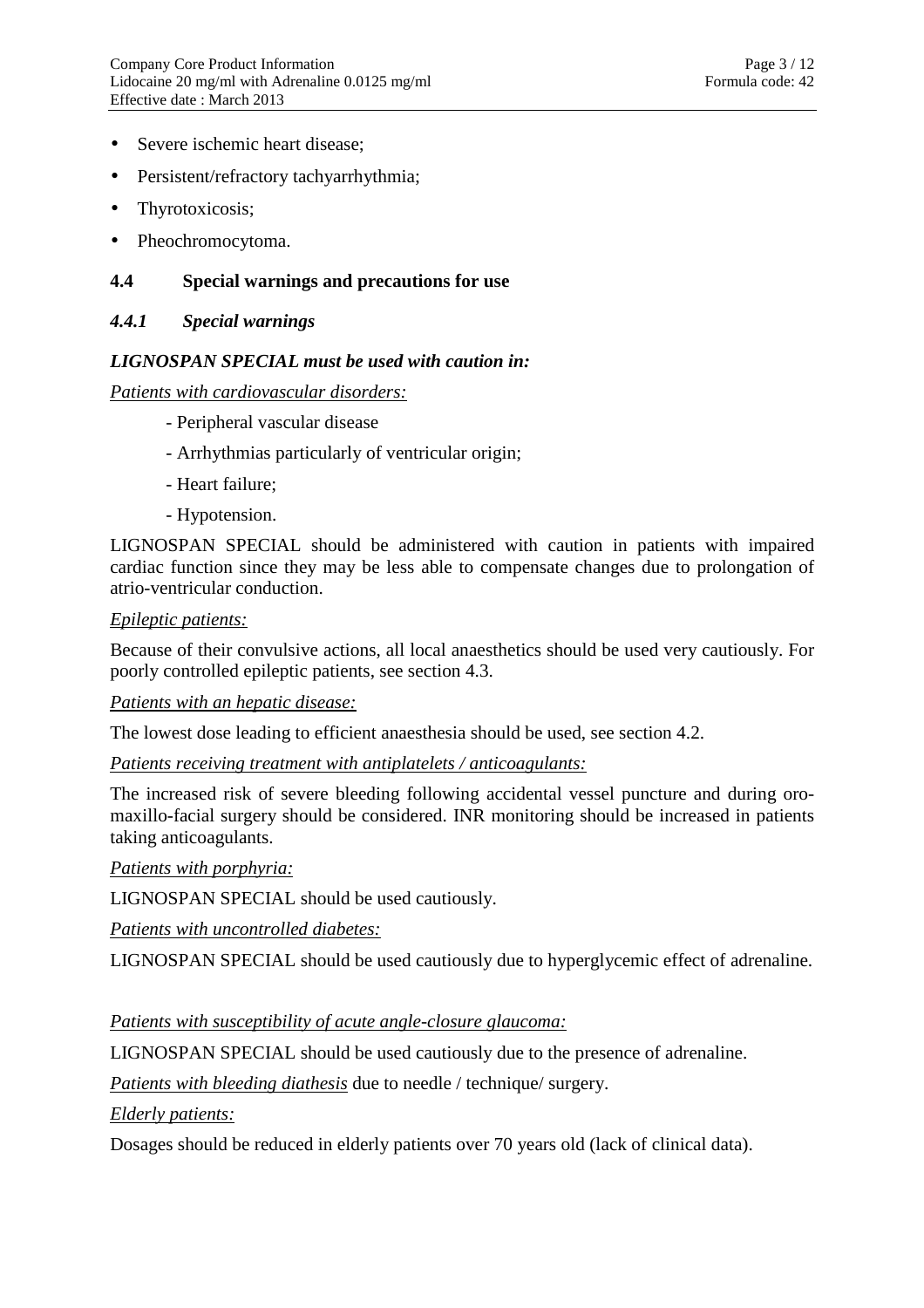## *LIGNOSPAN SPECIAL must be used safely and effectively under appropriate conditions*:

The local anaesthetic effects may be reduced when LIGNOSPAN SPECIAL is injected into an inflamed area or into an infected area.

Risk of biting trauma (lips, cheeks, mucosa, and tongue) exists, especially in children; the patient should be told to avoid chewing gum or eating until normal sensation is restored.

LIGNOSPAN SPECIAL contains potassium metabisulfite, a sulfite that may rarely cause hypersensitivity reactions and bronchospasm.

LIGNOSPAN SPECIAL contains less than 1 mmol sodium (23 mg) per cartridge, i.e. it is considered as essentially 'sodium free'.

Sportsmen should be warned that the presence of LIGNOSPAN SPECIAL in blood may yield positive results on doping tests undergone by professional athletes.

### *4.4.2 Precautions for use*

Before using LIGNOSPAN SPECIAL, it is important:

- To make inquiries into the patient's diathesis, current therapies and history;
- To maintain verbal contact with the patient.
- To have resuscitative equipment at hand (see section 4.9).

#### *Risk associated with an accidental intravascular injection:*

Accidental intravascular injection (e.g.: inadvertent intravenous injection into the systemic circulation, inadvertent intravenous or intra-arterial injection in the head area and neck area) may be associated with severe adverse reactions, such as convulsions, followed by central nervous system or cardiorespiratory depression and coma, progressing ultimately to respiratory arrest, due to the sudden high level of lidocaine and/or adrenaline in the systemic circulation.

Thus, to ensure that the needle does not penetrate a blood vessel during injection, aspiration should be performed before the medicinal product is injected. However, the absence of blood in the syringe does not guarantee that intravascular injection has been avoided.

*Risk associated with intraneural injection:* 

Accidental intraneural injection may lead the drug to move in retrograde manner along the nerve.

In order to avoid intraneural injection and to prevent nerve injuries in connection with nerve blockades, the needle should always be slightly withdrawn if electric shock sensation is felt by the patient during injection or if the injection is particularly painful. If needle nerve injuries occur, the neurotoxic effect could be aggravated by lidocaine potential chemical neurotoxicity and by the presence of adrenaline as it may impair the perineural blood supply and prevent lidocaine local wash-out.

Concomitant use of other medicinal products may require thorough monitoring (see section 4.5).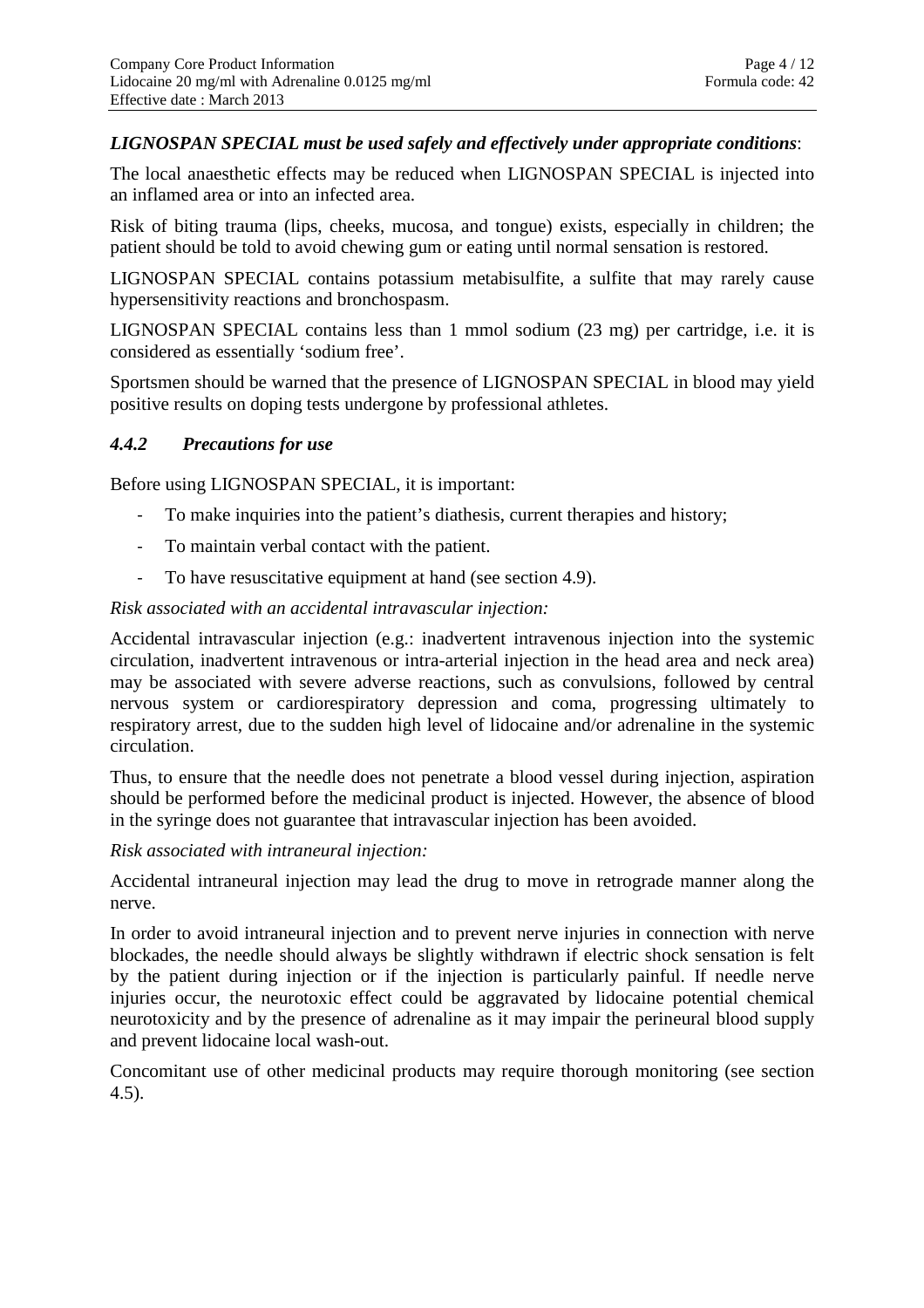## **4.5 Interaction with other medicinal products and other forms of interaction**

#### *4.5.1 Due to the presence of lidocaine*

### *Interactions requiring precautions for use*

*Other local anaesthetics:* Toxicity of local anaesthetics is additive. It is not relevant considering dental anaesthesia doses and blood levels, but it is a concern in children.

The total dose of administered lidocaine should not exceed the maximum recommended dose.

*H2 antihistaminics* (cimetidine)**:** Increased serum levels of amide anaesthetics have been reported following concomitant administration of cimetidine.

*Sedatives* (central nervous system depressants): Reduced doses of LIGNOSPAN SPECIAL should be used due to additive effects.

*Non-selective beta-adrenergic blockers* **(**e.g., propranolol, nadolol): Reduced doses of LIGNOSPAN SPECIAL should be used due to possible increase in blood pressure.

Close cardiovascular monitoring status is recommended.

## *4.5.2 Due to the presence of adrenaline*

#### *Interactions that are not recommended:*

*Postganglionic adrenergic blocking agents* (e.g., guanadrel, guanethidine, and rauwolfia alkaloids): Reduced doses of LIGNOSPAN SPECIAL should be used under strict medical supervision followed by careful aspiration due to possible increase response to adrenergic vasoconstrictors: risk of hypertension and other cardiovascular effects

#### *Interactions requiring precautions for use:*

*Halogenated volatile anaesthetics* (e.g.: halothane): Reduced doses of LIGNOSPAN SPECIAL should be used due to sensitization of the heart to the arrhythmogenic effects of catecholamines: risk of severe ventricular arrhythmia.

*Non-selective beta-adrenergic blockers* (e.g., propranolol, nadolol): Reduced doses of LIGNOSPAN SPECIAL should be used due to possible increase in blood pressure.

Close cardiovascular monitoring status is recommended

*(TCAs) Trycyclic antidepressants* (e.g., amitriptyline, desipramine, imipramine, nortriptyline, maprotiline, and protriptyline): Dose and rate of administration of LIGNOSPAN SPECIAL should be reduced due to strengthening of adrenaline activity.

Close cardiovascular monitoring is recommended.

*MAO inhibitors* [both A-selective (e.g., brofaromine, moclobemide, toloxatone) and nonselective (e.g., phenelzine, tranylcypromine, linezolide)]:

Use under strict medical supervision due to possible potentialization of the effects of adrenaline.

*(COMT inhibitors) Catechol-O-Methyl Transferase inhibitors* (e.g., entacapone, tolcapone):

Arrhythmias, increased heart rate and blood pressure variations may occur.

Cardiovascular monitoring is recommended.

*(SSRIs) Selective Serotonin Reuptake Inhibitors (*e.g., venlafaxine, milnacipran, sertraline):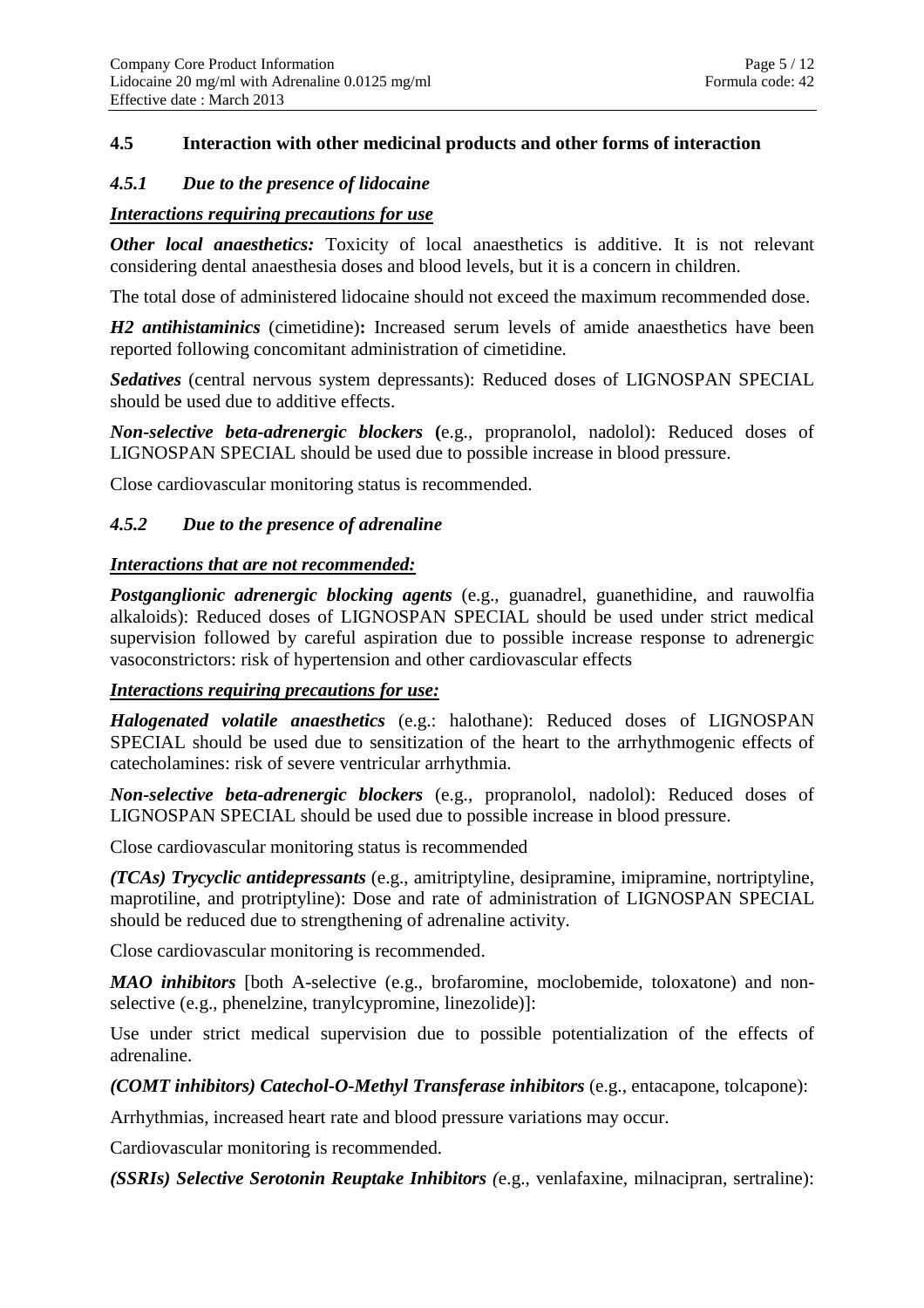Dose and rate of administration of LIGNOSPAN SPECIAL should be reduced due to additive or synergistic effects on blood pressure and heart rate.

Cardiovascular monitoring (preferably by ECG) is recommended.

*Drugs causing arrhythmias* (e.g., antiarrhythmics like digitalis, quinidine): Dose of administration of LIGNOSPAN SPECIAL should be reduced due to additive or synergistic effects on heart rate.

Careful aspiration prior to administration and cardiovascular monitoring (ECG) are recommended.

*Ergot-type oxytocic drugs* (e;g; methysergide, ergotamine, ergonovine): Use LIGNOSPAN SPECIAL under strict medical supervision due to additive or synergistic increases in blood pressure and/or ischemic response.

*Sympathomimetic vasopressors* (e.g., mainly cocaine but also amphetamines, phenylephrine, pseudoephedrine, oxymetazoline): There is a risk of adrenergic toxicity. If cocaine has been used within 24 hours, the planned dental treatment should be postponed.

*Other sympathomimetics* (e.g., isoproterenol, levothyroxine, methyldopa, antihistamines (e.g, chlorpheniramine, diphehydramine)): Reduced doses of LIGNOSPAN SPECIAL should be used.

*Phenothiazines* (and other neuroleptics): Use under strict medical supervision and cardiovascular monitoring in case of patients with hypotension due to possible inhibition of adrenaline effect.

## **4.6 Fertility, pregnancy and lactation**

# *4.6.1 Fertility*

No data is available regarding the potential impact of LIGNOSPAN SPECIAL on fertility.

### *4.6.2 Pregnancy*

There are no or limited amount of data from the use of lidocaine in pregnant women. Animal studies are insufficient with respect to reproductive toxicity (see section 5.3).

LIGNOPSAN SPECIAL is not recommended during pregnancy and in women of childbearing potential not using contraception.

## *4.6.3 Breastfeeding*

No effects on the breastfed newborn/infant are anticipated since the systemic exposure of the breastfeeding woman to lidocaine is negligible. LIGNOSPAN SPECIAL can be used during breastfeeding.

### **4.7 Effects on ability to drive and use machines**

Patients should not leave the dental office within 30 minutes following administration of LIGNOSPAN SPECIAL.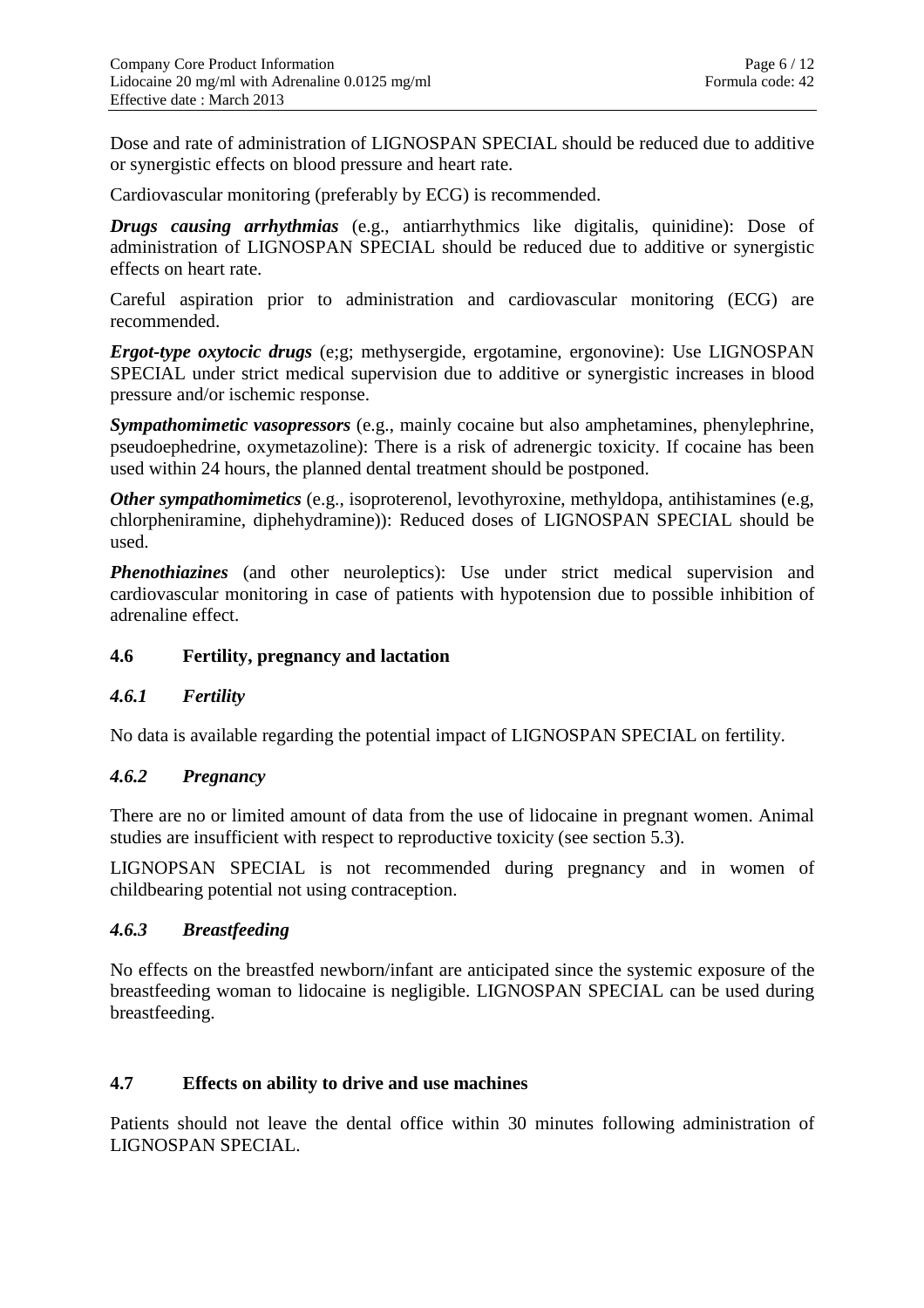# **4.8 Undesirable effects**

#### **a) Summary of the safety profile**

Adverse reactions following administration of LIGNOSPAN SPECIAL are similar to those observed with other local amide anaesthetics combined with vasoconstrictors. These adverse reactions are, in general, dose-related and may result from high plasma levels caused by overdose, rapid absorption or unintended intra-vascular injection. They may also result from hypersensitivity, idiosyncrasy, or diminished tolerance by patient.

Serious adverse reactions are generally systemic. The presence of adrenaline increases LIGNOSPAN's safety profile due to its sympathomimetic effects.

#### **b) Tabulated list of adverse reactions**

The reported adverse reactions come from spontaneous reporting and literature.

The frequencies classification follows the convention: Very common ( $\geq 1/10$ ), Common  $(\geq 1/100 - \langle 1/10 \rangle)$ , Uncommon  $(\geq 1/1,000 - \langle 1/100 \rangle)$ , Rare  $(\geq 1/10,000 - \langle 1/1,000 \rangle)$ , and Very rare (<10,000). Frequency "not known": "not known (cannot be estimated from the available data)".

The seriousness of adverse reactions is classified from 1 (most serious) to 3 (less serious) in the following table):

| <b>MedDRA System Organ Class</b> | <b>Frequency</b> | <b>Adverse Reactions</b>                                         |  |
|----------------------------------|------------------|------------------------------------------------------------------|--|
| Immune system disorders          | Rare             | Hypersensitivity                                                 |  |
|                                  |                  | Anaphylactic / anaphylactoid reactions                           |  |
|                                  |                  | Angioedema (face / tongue / lip / throat / larynx <sup>1</sup> / |  |
|                                  |                  | periorbital oedema)                                              |  |
|                                  |                  | Bronchospasm / $\text{asthma}^2$<br>2.                           |  |
|                                  |                  | Urticaria                                                        |  |
| <b>Psychiatric disorders</b>     | Not known        | Euphoric mood                                                    |  |
|                                  |                  | Anxiety                                                          |  |
| Nervous system disorders         | Common           | Neuropathy <sup>3</sup> :<br>1.                                  |  |
|                                  |                  | Neuralgia (Neuropathic pain),                                    |  |
|                                  |                  | Paresthesia (i.e., burning, prickling, itching,                  |  |
|                                  |                  | tingling, local sensation of heat or cold, with no               |  |
|                                  |                  | apparent physical cause) of oral and perioral                    |  |
|                                  |                  | structures;                                                      |  |
|                                  |                  | Hypoesthesia / numbress (oral and perioral) $3$                  |  |
|                                  |                  | Dysesthesia (oral and perioral), <i>including</i>                |  |
|                                  |                  | Dysgeusia (e.g., taste metallic, taste disturbance) $3$          |  |
|                                  |                  | Ageusia $3$                                                      |  |
|                                  |                  | Headache,<br>2.                                                  |  |
|                                  |                  | Dizziness (light headedness)                                     |  |
|                                  |                  | Tremor                                                           |  |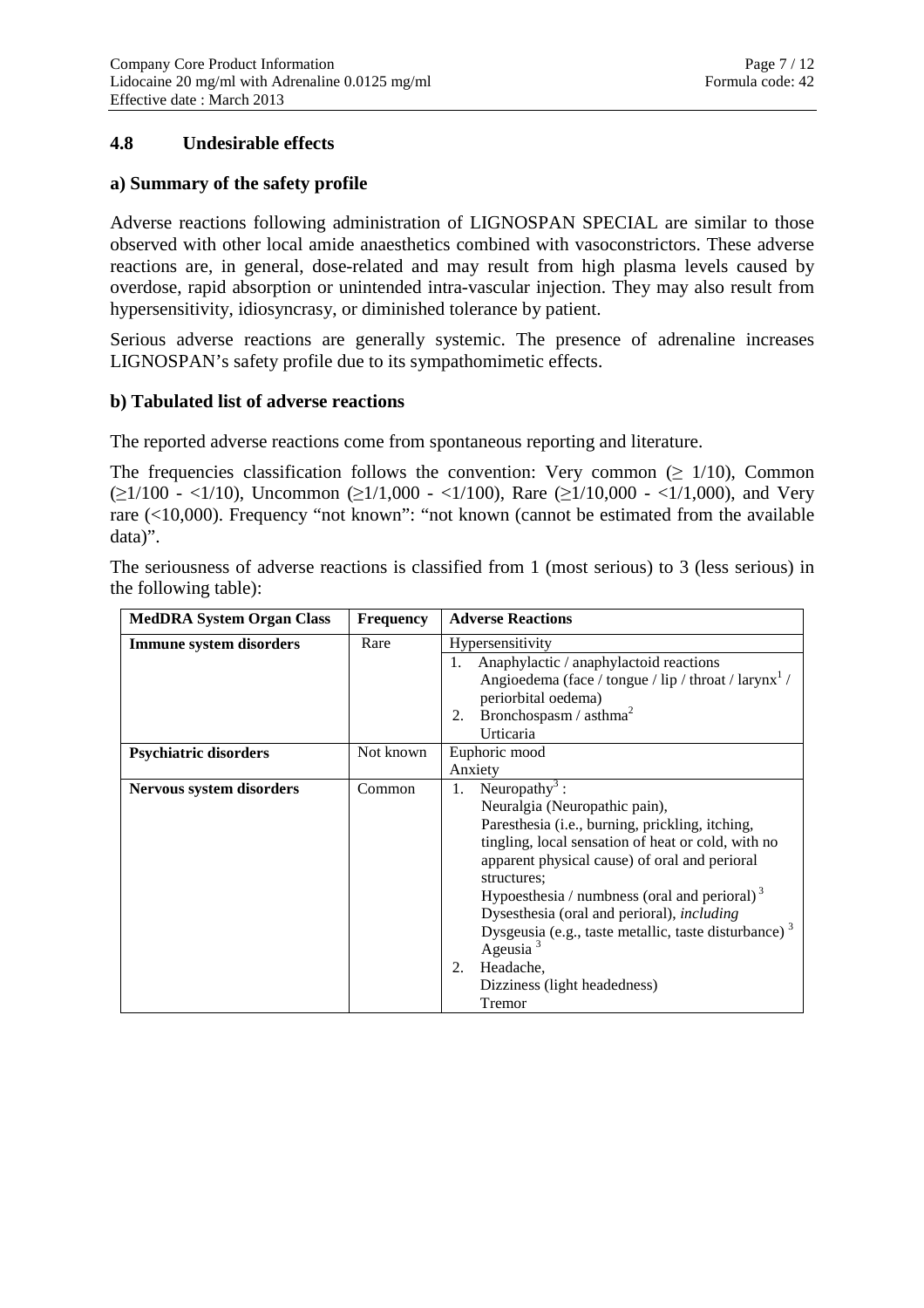| <b>MedDRA System Organ Class</b><br><b>Frequency</b> |                                                                                                                                   | <b>Adverse Reactions (continued)</b>                                                                                                                                                                                                                                                                                   |
|------------------------------------------------------|-----------------------------------------------------------------------------------------------------------------------------------|------------------------------------------------------------------------------------------------------------------------------------------------------------------------------------------------------------------------------------------------------------------------------------------------------------------------|
| Nervous system disorders                             | Not known                                                                                                                         | Deep CNS depression:<br>1.<br>Loss of consciousness<br>Coma<br>Convulsion <sup>4</sup> (including tonic clonic seizure)<br>Presyncope, syncope<br>2.<br>Confusional state, disorientation,<br>Vertigo<br>Speech disorder (e.g., dysarthria, logorrhea)<br>Restlessness, agitation<br>Balance disorder (disequilibrium) |
| Eye disorders <sup>5</sup>                           | Rare                                                                                                                              | Somnolence<br>Horner's syndrome: eyelid ptosis, enophthalmos<br>1.<br>Diplopia (paralysis of oculomotor muscles)<br>Amaurosis<br>2.<br>Mydriasis<br>Miosis<br>Nystagmus<br>Visual impairment<br>Vision blurred<br>Accommodation disorder                                                                               |
| Not known<br>Ear and labyrinth disorders             |                                                                                                                                   | <b>Tinnitus</b>                                                                                                                                                                                                                                                                                                        |
| Cardiac disorders                                    | Common<br>Palpitations<br>Tachycardia<br>Rare<br>Conduction disorders (atrioventricular block)<br>Bradyarrhythmia,<br>Bradycardia |                                                                                                                                                                                                                                                                                                                        |
|                                                      | Not known                                                                                                                         | Myocardial depression<br>Cardiac arrest<br>Tachyarrhythmia (including ventricular extrasystoles<br>and ventricular fibrillation) <sup>6</sup><br>Angina pectoris                                                                                                                                                       |
| <b>Vascular disorders</b>                            | Common                                                                                                                            | Hypotension (with possible circulatory collapse)<br>Hypertension<br>Pallor (local, regional, general)                                                                                                                                                                                                                  |
|                                                      | Not known                                                                                                                         | Hyperaemia (local, regional)<br>Vasodilatation<br>Vasoconstriction<br>Hot flushes                                                                                                                                                                                                                                      |
| Respiratory, thoracic and                            | Common                                                                                                                            | Dyspnoea                                                                                                                                                                                                                                                                                                               |
| mediastinal disorders                                | Not known                                                                                                                         | Respiratory depression<br>1.<br>Apnoea (respiratory arrest)<br>Hypoxia <sup>4</sup> (including cerebral)<br>Tachypnoea<br>2.<br>Bradypnoea<br>Hypercapnia <sup>4</sup><br>3. Yawning<br>Dysphonia (Hoarseness <sup>1</sup> )                                                                                           |
| <b>Gastrointestinal disorders</b>                    | Rare                                                                                                                              | Nausea,<br>Vomiting                                                                                                                                                                                                                                                                                                    |
|                                                      | Not known                                                                                                                         | Gingival / oral exfoliation (sloughing) /<br>1.<br>ulceration / necrosis $^7$<br>Dysphagia <sup>1</sup><br>2.<br>Swelling of tongue, lip, gums <sup>8</sup><br>Stomatitis, glossitis, gingivitis<br>Salivary hypersecretion<br>Diarrhoea                                                                               |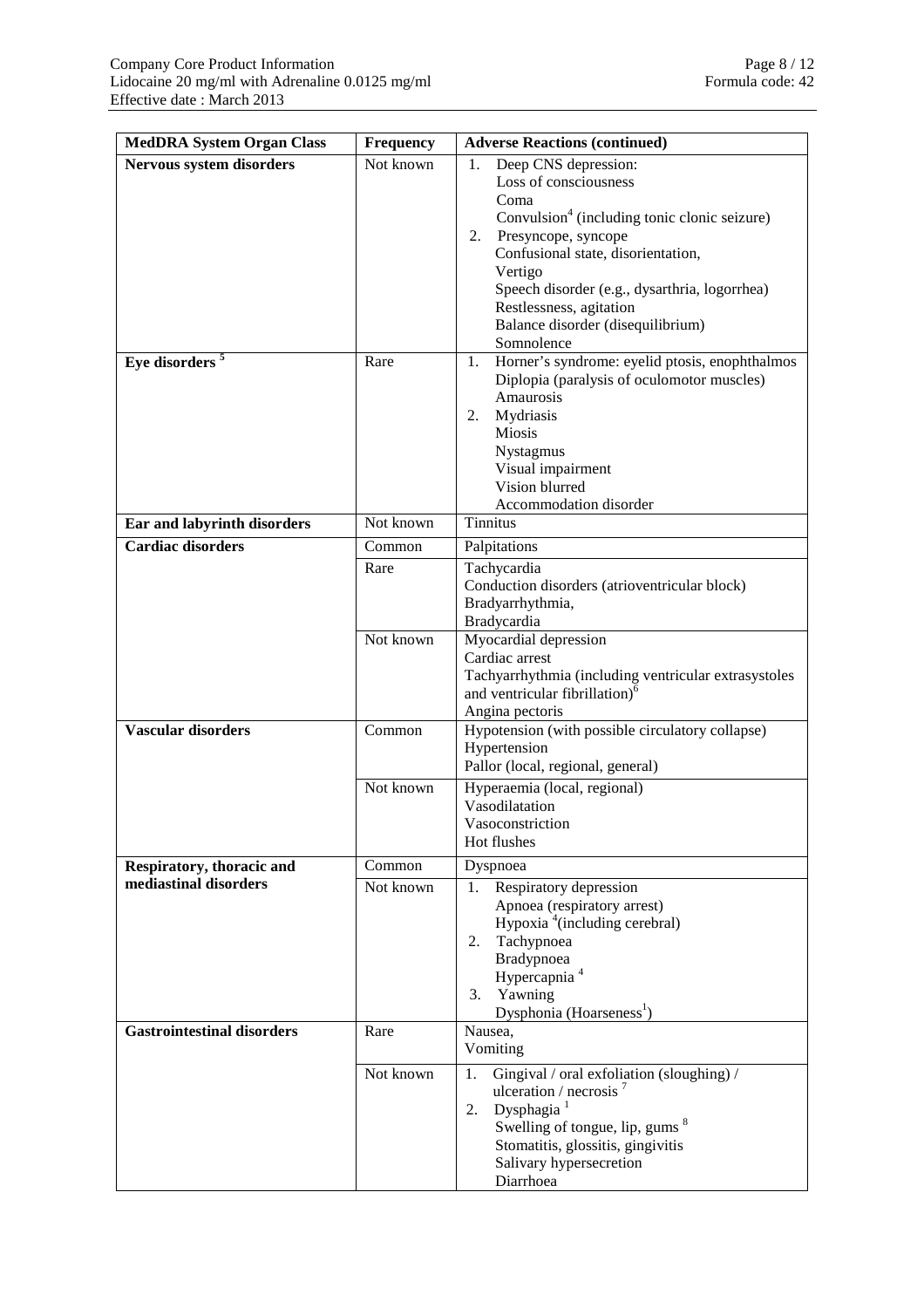| <b>MedDRA System Organ Class</b>       | <b>Frequency</b> | <b>Adverse Reactions (continued)</b>    |
|----------------------------------------|------------------|-----------------------------------------|
| Skin and subcutaneous tissue           | Common           | Rash (eruption)                         |
| disorders                              |                  | <b>Pruritus</b>                         |
| <b>Musculoskeletal and connective</b>  | Common           | Myalgia                                 |
| tissue disorders                       |                  | Arthralgia                              |
|                                        | Not known        | Muscle twitching                        |
|                                        |                  | <b>Trismus</b>                          |
| <b>General disorders and</b><br>Common |                  | Hyperhidrosis                           |
| administration site conditions         |                  | Chest pain                              |
|                                        | Uncommon         | Fatigue, asthenia (weakness)            |
|                                        |                  | Chills (shivering)                      |
|                                        |                  | Feeling cold                            |
|                                        |                  | Feeling hot                             |
|                                        |                  | Burning sensation                       |
|                                        | Not known        | Swelling (facial, submandibular, local) |
|                                        |                  | <b>Discomfort</b>                       |
| Injury, poisoning and procedural       | Rare             | Procedural pain                         |
| complications                          |                  | Post procedural pain                    |
|                                        |                  | Pain                                    |
|                                        |                  | Injection site haematoma                |
|                                        |                  | Injection site pain                     |

### **c) Description of selected adverse reactions**

- <sup>1</sup> Laryngo-pharyngeal oedema may characteristically occur with hoarseness and / or dysphagia;
- $2$  Bronchospasm (bronchoconstriction) may characteristically occur with dyspnoea;
- 3 These neural pathologies may occur with the various symptoms of abnormal sensations (i.e., paresthesia, hypoesthesia, dysesthesia, hyperesthesia, etc) of the lips, tongue and oral tissues.
- 4 Hypoxia and hypercapnia are secondary to respiratory depression and/or to seizures and sustained muscular exertion;
- $5$  These neurally mediated effects are due to the presence of local anaesthetic/vasoconstrictor at excessive concentrations regionally or in the systemic circulation;
- $6$ . This mostly occurs in patients with underlying cardiac disease or those receiving certain drugs (section 4.5);
- $\frac{7}{1}$ . This is due to excessive local effect of the vasoconstrictor;
- 8 This occurs by accidental biting or chewing of the lips or tongue while the anaesthesia persists.

# **4.9 Overdose**

# *4.9.1 Types of overdose*

Local anaesthetic overdose in the largest sense is often used to describe:

- absolute overdose,
- relative overdose such as:
	- inadvertent injection into a blood vessel, or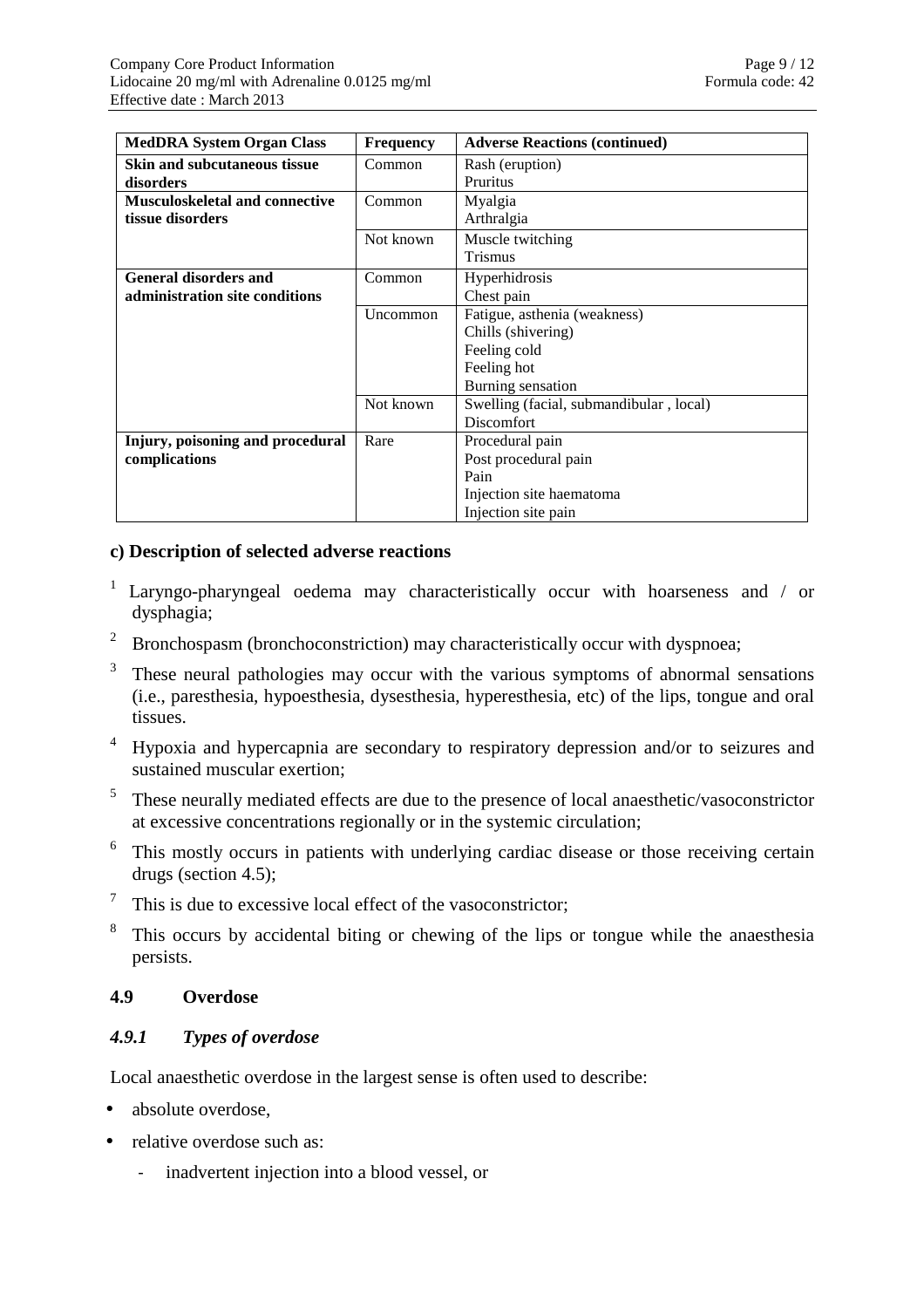- abnormal rapid absorption into the systemic circulation, or
- delayed metabolism and elimination of LIGNOSPAN SPECIAL.

### *4.9.2 Symptomatology*

### • *Due to lidocaine:*

The symptoms are dose-dependent and have progressive severity in the realm of neurological manifestations, followed by vascular toxicity, respiratory toxicity and finally cardiac toxicity (detailed in section 4.8).

#### • *Due to adrenaline:*

Overdose of adrenaline may cause cardiovascular effects.

### *4.9.3 Treatment of overdose*

The availability of resuscitation equipment should be ensured before the onset of dental anaesthesia with local anaesthetics.

If acute toxicity is suspected, the injection of LIGNOSPAN SPECIAL must immediately be stopped.

Oxygen should rapidly be administered, if necessary assisted ventilation should be used. Change patient position to supine position if necessary.

In case of cardiac arrest, immediate initiation of cardiopulmonary resuscitation should be performed.

# **5 PHARMACOLOGICAL PROPERTIES**

### **5.1 Pharmacodynamic properties**

Pharmacotherapeutic group: Nervous System/ Anaesthetics/ Local Anaesthetics/ Amides/ Licocaïne, combinations.

#### ATC Code: N01BB52

The mechanism underlying the anaesthetic action of lidocaine is similar to that of other commonly used anaesthetics. It decreases pain nerve conduction by inducing dose-dependent blocking of sodium channels.

Adrenaline potentiates the local anaesthetic effect of lidocaine by enhancing its retention at the injection site.

### **5.2 Pharmacokinetic properties**

#### Absorption:

Peak plasma levels of lidocaine 20 mg/ml following peri-oral injections of adrenaline combined solutions during dental usual procedures were determined in various clinical studies. Cmax was 1.9 mg/ml of lidocaine following injection 160 mg of lidocaine.

### Distribution:

Lidocaine is bound to plasma proteins, including  $\alpha_1$ -acid glycoprotein (AAG). The extent of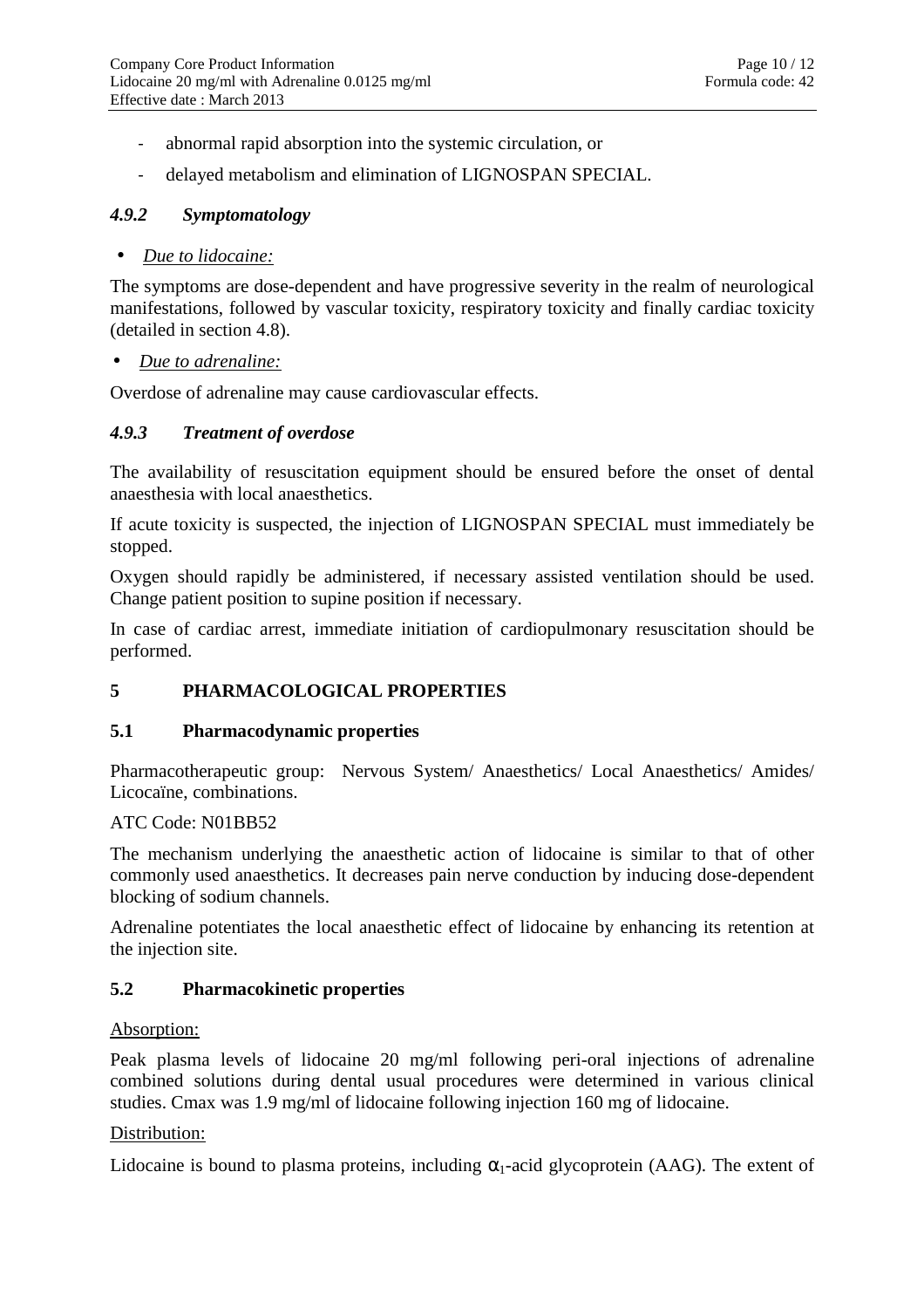binding is variable but is about 66%.

## Metabolism:

As all amide-type local anaesthetics, lidocaine is largely metabolised in the liver. Hepatic metabolism is rapid and about 90% of a given dose is mainly dealkylated to form monoethylglycinexylidide and glycinexylidide. Both of these metabolites may contribute to the therapeutic and toxic effects of lidocaine. The pharmacological/toxicological actions of these metabolites are similar to, but less potent than those of lidocaine. Although some concerns were risen about 2,6-DMA and its carcinogenicity potential, as a single dose is injected with LIGNOSPAN SPECIAL, there is no toxicity concern to the best of our knowledge.

## Elimination:

Plasma concentrations decline rapidly after an intravenous bolus injection with an initial halflife of less than 30 minutes; the half-life of lidocaine following an intravenous injection is 1.5 to 2 hours. Metabolites are excreted in the urine with less than 10% of unchanged lidocaine

# **5.3 Preclinical safety data**

General toxicity studies were performed with lidocaine, adrenaline and lidocaine with adrenaline. No teratogenic effects were observed with lidocaine. However, some effects on fertility and teratogenicity were observed in animals treated with adrenaline at doses much higher than those recommended for dental treatments in humans.

# **6 PHARMACEUTICAL PARTICULARS**

### **6.1 List of excipients**

Sodium chloride

Potassium metabisulfite (E224)

Disodium edetate

Sodium hydroxide (for pH-adjustment)

Water for injections.

### **6.2 Incompatibilities**

In the absence of compatibility studies, LIGNOSPAN SPECIAL must not be mixed with any other medicinal products.

### **6.3 Shelf life**

24 months.

# **6.4 Special precautions for storage**

Store below 25°C.

In order to protect from light, keep the cartridge in the tightly closed outer carton.

Do not freeze.